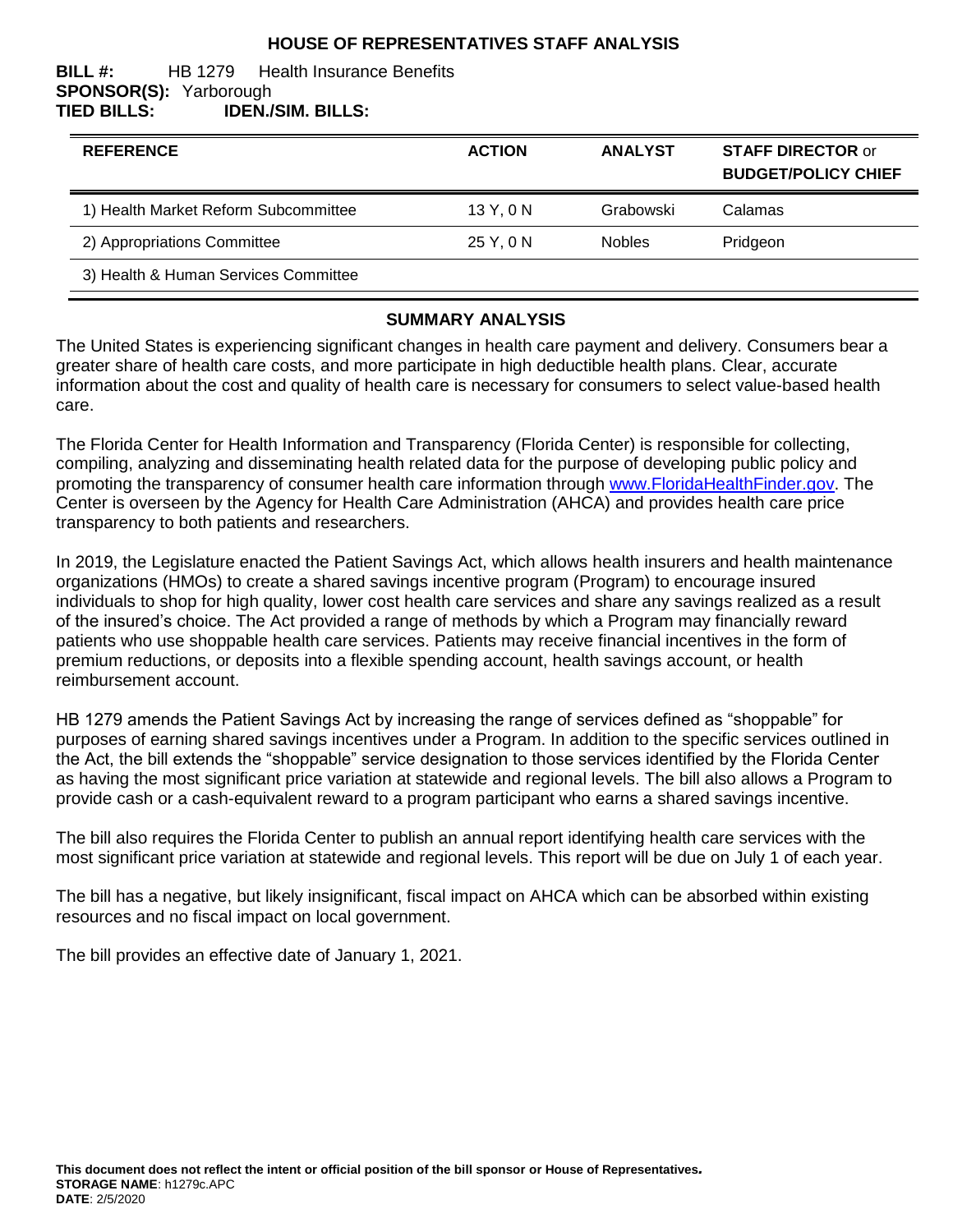#### **FULL ANALYSIS**

## **I. SUBSTANTIVE ANALYSIS**

#### A. EFFECT OF PROPOSED CHANGES:

#### **Background**

#### Health Care Price Transparency

The United States is experiencing significant changes in health care payment and delivery. Consumers bear a greater share of health care costs, and more participate in high deductible health plans. Clear, factual information about the cost and quality of health care is necessary for consumers to select valuedriven health care options and for consumers and providers to be involved in and accountable for decisions about health and health care services. To promote consumer involvement, health care pricing and other data needs to be free, timely, reliable, and reflect individual health care needs and insurance coverage.

Price transparency can refer to the availability of provider-specific information on the price for a specific health care service or set of services to consumers and other interested parties.<sup>1</sup> Price can be defined as an estimate of a consumer's complete cost on a health care service or services that reflects any negotiated discounts; is inclusive of all costs to the consumer associated with a service or services, including hospital, physician, and lab fees; and identifies a consumer's out-of-pocket cost.<sup>2</sup> Further, price transparency can be considered "readily available information on the price of health care services that, together with other information, helps define the value of those services and enables patients and other care purchasers to identify, compare, and choose providers that offer the desired level of value."<sup>3</sup> Indeed, the definition or the price or cost of health care has different meanings depending on who is incurring the cost.<sup>4</sup>

As health care costs continue to rise, most health insurance buyers are asking their consumers to take on a greater share of their costs, increasing both premiums and out-of-pocket expenses. According to the Kaiser Family Foundation, more than one in five Americans with private insurance is enrolled in a high deductible health plan (HDHP). Most covered workers face additional out-of-pocket costs when they use health care services, such as co-payments or coinsurance for physician visits and hospitalizations. Eighty-one percent of covered workers have a general annual deductible for single coverage that must be met before most services are paid for by the plan.<sup>5</sup>

Among covered workers with a general annual deductible, the average deductible amount for single coverage is \$1,573.<sup>6</sup> Deductibles differ by firm size; for workers in plans with a deductible, the average deductible for single coverage is \$2,132 in small firms, compared to \$1,355 for workers in large firms.<sup>7</sup> Sixty-eight percent of covered workers in small firms are in a plan with a deductible of at least \$1,000 for single coverage compared to 54% in large firms; a similar pattern exists for those in plans with a deductible of at least \$2,000 (42% for small firms vs. 20% for large firms). The chart below shows the percent of workers enrolled in employer-sponsored insurance with an annual deductible of \$1,000 or more for single coverage by employer size for 2009 through 2018.<sup>8</sup>

 $\overline{a}$ 

 $^6$  Id.  $^7$  Id.

<sup>1</sup> Government Accounting Office, *Meaningful Price Information is Difficult for Consumers to Obtain Prior to Receiving Care*, September 2011, page 2, available a[t http://www.gao.gov/products/GAO-11-791](http://www.gao.gov/products/GAO-11-791) (last accessed January 23, 2020).

 $2$  Id.

<sup>3</sup> Healthcare Financial Management Association, *Price Transparency in Health Care: Report from the HFMA Price Transparency Task Force*, page 2, 2014, available a[t https://www.hfma.org/Content.aspx?id=22305](https://www.hfma.org/Content.aspx?id=22305) (last accessed January 23, 2020).  $4$  Id.

<sup>5</sup> The Henry J. Kaiser Family Foundation, *2018 Employer Health Benefits Survey*, October 3, 2018, available at <http://files.kff.org/attachment/Report-Employer-Health-Benefits-Annual-Survey-2018> (last accessed January 23, 2020).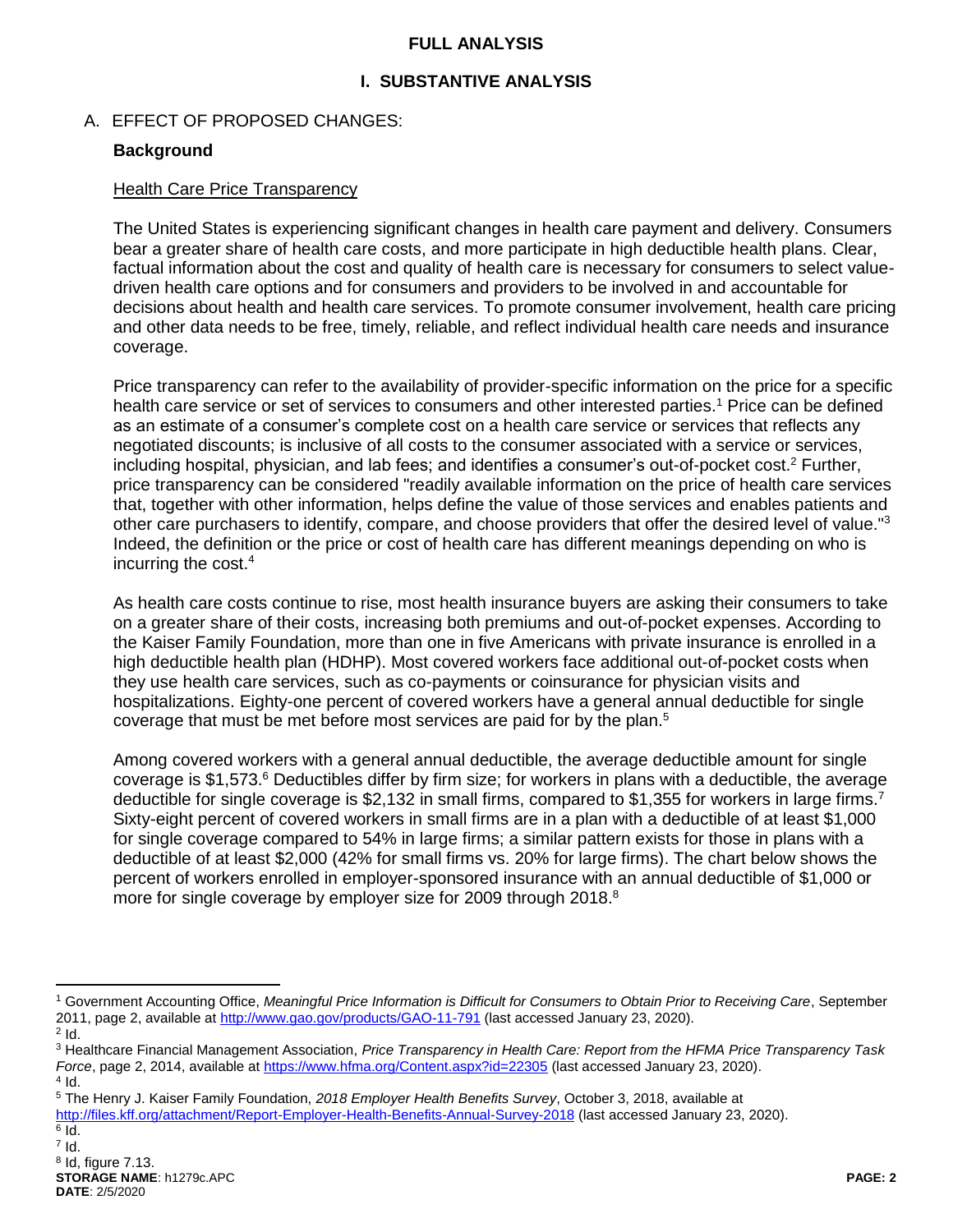

# Percentage of Covered Workers Enrolled in a Plan with a General Annual Deductible of \$1,000 or More for Single Coverage, by Firm Size, 2009-2018

\* Estimate is statistically different from estimate for the previous year shown (p < .05).

NOTE: Small Firms have 3-199 workers and Large Firms have 200 or more workers. These estimates include workers enrolled in HDHP/SOs and other plan types. Average general annual deductibles are for in-network providers.

SOURCE: KFF Employer Health Benefits Survey, 2018; Kaiser/HRET Survey of Employer-Sponsored Health Benefits, 2009-2017

Looking at the increase in deductible amounts over time does not capture the full impact for workers because the share of covered workers in plans with a general annual deductible also has increased significantly, from 59% in 2008 to 78% in 2013 to 85% in 2018. If we look at the change in deductible amounts for all covered workers (assigning a zero value to workers in plans with no deductible), we can look at the impact of both trends together. Using this approach, the average deductible for all covered workers in 2018 is \$1,350, up 53% from \$883 in 2013 and 212% from \$433 in 2008.<sup>9</sup>

From 2013 to 2018, the average premium for covered workers with family coverage increased 20%, while wages only increased 12%.<sup>10</sup> The dramatic increases in the costs of healthcare in recent years have focused significant attention on the need for greater communication and transparency to inform individual health care choices.

## *National Price Transparency Studies*

To explore how expanding price transparency efforts could produce significant cost savings for the healthcare system, the Gary and Mary West Health Policy Center funded an analysis, "Healthcare Price Transparency: Policy Approaches and Estimated Impacts on Spending." This report, conducted in collaboration with researchers from the Center for Studying Health System Change and RAND, found that implementation of three policy changes could save \$100 billion over ten years.

- Provide personalized out-of-pocket expense information to patients and families before receiving care.
- Provide prices to physicians through electronic health record systems when ordering treatments and tests.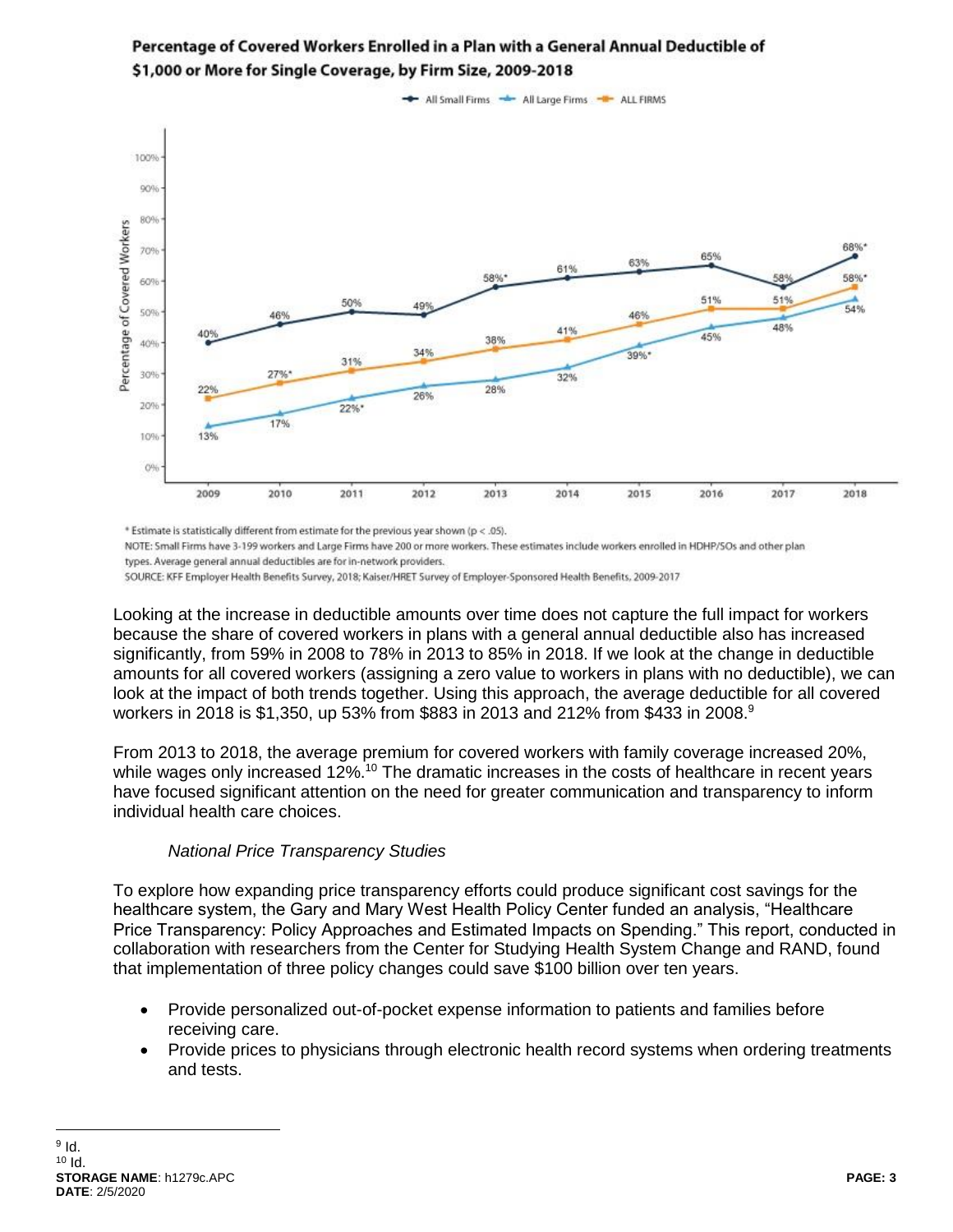Expand state-based all-payer health claims databases (APCDs), which could save up to \$55 billion by collecting and providing data and analytics tools that supply quality, efficiency and cost information to policy makers, employers, providers, and patients.<sup>11</sup>

The report specifically found that requiring all private health insurance plans to provide personalized out-of-pocket price data to enrollees would reduce total health spending by an estimated \$18 billion over the 10-year period from 2014 to 2023.<sup>12</sup>

As Americans take on more of their health care costs, research suggests that they are looking for more and better price information.<sup>13</sup>



One study in 2014, which conducted a nationally representative survey of more than 2,000 adults, found that 56 percent of Americans actively searched for price information before obtaining health care, including 21 percent who compared the price of health care services across multiple providers.<sup>14</sup> The chart below illustrates the finding that, as a consumer's health plan deductible increases, the consumer is more likely to seek out price information.<sup>15</sup>

 $\overline{a}$ 

<sup>11</sup> White, C., Ginsburg, P., et al., Gary and Mary West Health Policy Center, *Healthcare Price Transparency: Policy Approaches and Estimated Impacts on Spending*, May 2014, available a[t http://www.westhealth.org/wp-content/uploads/2015/05/Price-Transparency-](http://www.westhealth.org/wp-content/uploads/2015/05/Price-Transparency-Policy-Analysis-FINAL-5-2-14.pdf)[Policy-Analysis-FINAL-5-2-14.pdf](http://www.westhealth.org/wp-content/uploads/2015/05/Price-Transparency-Policy-Analysis-FINAL-5-2-14.pdf) (last accessed January 23, 2020).

 $\frac{1}{12}$  Id., pg. 1.

<sup>13</sup> Public Agenda and Robert Wood Johnson Foundation, *How Much Will It Cost? How Americans Use Prices in Health Care*, March 2015, page 34, available a[t https://www.publicagenda.org/files/HowMuchWillItCost\\_PublicAgenda\\_2015.pdf](https://www.publicagenda.org/files/HowMuchWillItCost_PublicAgenda_2015.pdf) (last accessed January 23, 2020).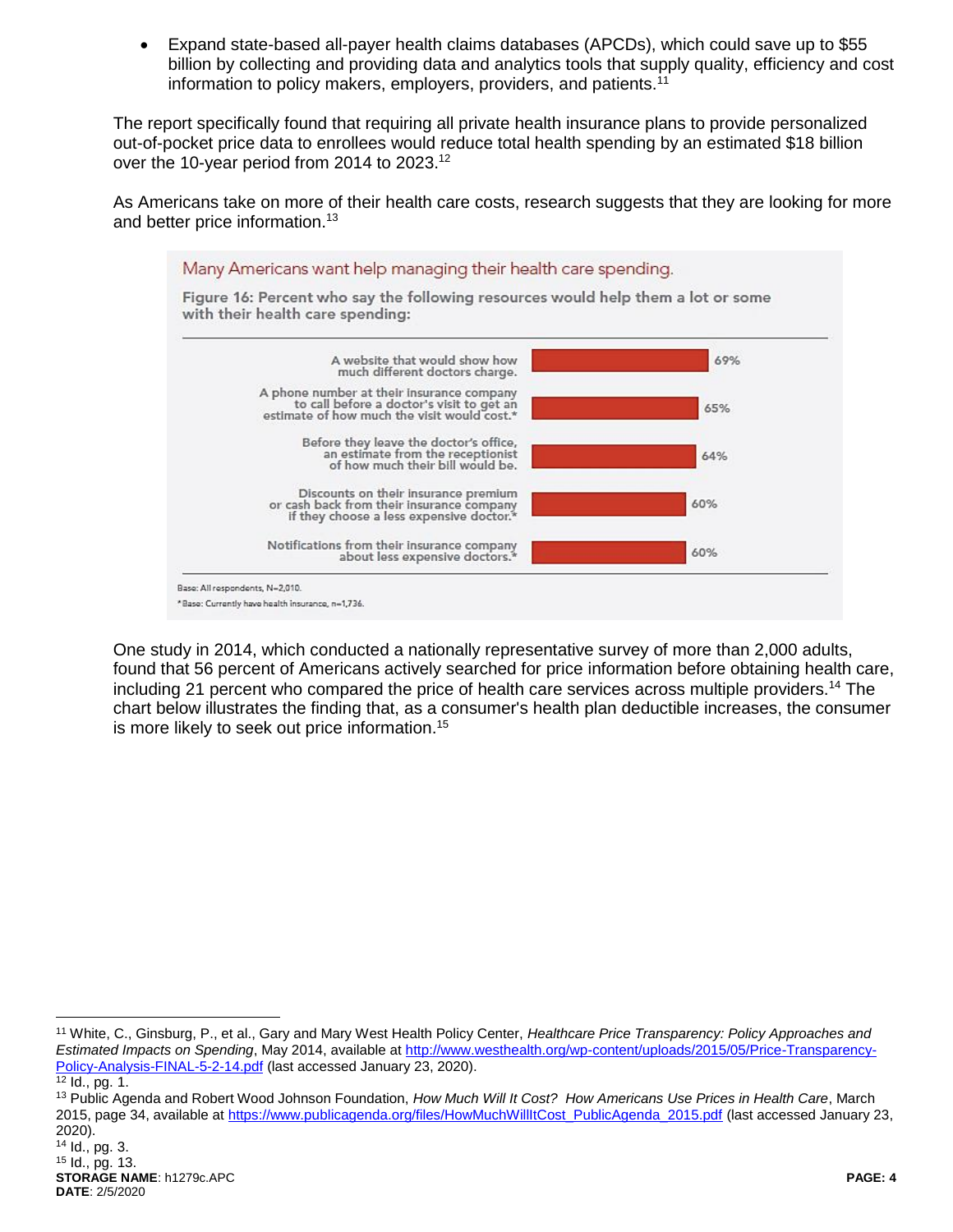#### People with deductibles over \$500 are more likely to seek price information.

by deductible amount: 74%+ 67%+ 67%+ 53%\* 48%\* No deductible Less than \$500 \$500 to \$1,000 \$1,001 to \$3,000 More than \$3,000

Figure 2: Percent who say they have tried to find price information before getting care,

Estimates for groups indicated by \* are not statistically different from each other, and groups indicated by + are not statistically different from each other; groups indicated by \* are statistically different from groups indicated by † at the p<.05 level.

The individuals who compared prices stated that such research affected their health care choices and saved them money.<sup>16</sup> In addition, the study found that most Americans do not equate price with quality of care. Seventy one percent do not believe higher prices impart a higher level care quality and 63 percent do not believe that lower price is indicative of lower level care quality.<sup>17</sup> Consumers enrolled in high-deductible and consumer-directed health plans are more price-sensitive than consumers with plans that have much lower cost-sharing obligations. Accordingly, these consumers find an estimate of their individual out-of-pocket costs more useful than any other kind of health care price transparency tool.<sup>18</sup> Another study found that when they have access to well-designed reports on price and quality, 80 percent of health care consumers will select the highest value health care provider.<sup>19</sup>

#### Shoppable Health Care Services

As Americans are given greater access to health care cost information, they will be faced with decisions on how to use the cost information. Shopping for health care services can be very difficult due to the structure of our current health care system. A patient's need for health care services can be unpredictable and patients can be in a vulnerable position and unable to negotiate.

There are many factors that impact the "shoppability" of services – how complex the service is, how urgent it is, if the patient knows what they need versus if they need a recommendation from a doctor. Physicians have a growing role in the price conversation, but evidence suggests they are not engaging in the discussion of price as much as they could be. Furthermore, doctors may have a wider influence on costs, extending beyond the prices they charge their patients. Patients who visit doctors with lowercost office visits have lower spending, on average, than those who visit high-cost doctors.<sup>20</sup>

Price Transparency in Florida

 $\overline{a}$ 

**STORAGE NAME**: h1279c.APC **PAGE: 5**  $20$  "From The Archives: Prices And Consumer Shopping, "Health Affairs Blog, July 19, 2017, available at <https://www.healthaffairs.org/do/10.1377/hblog20170719.061105/full/> (last accessed January 23, 2020).

Base: Currently have health insurance, n=1,736.

 $16$  Id., pg. 4.

<sup>17</sup> Supra note 13.

<sup>18</sup> American Institute for Research, *Consumer Beliefs and Use of Information About Health Care Cost, Resource Use, and Value*, Robert Wood Johnson Foundation, October 2012, page 4, available at

[https://www.rwjf.org/content/dam/farm/reports/issue\\_briefs/2012/rwjf402126](https://www.rwjf.org/content/dam/farm/reports/issue_briefs/2012/rwjf402126) (last accessed January 23, 2020 ).

<sup>19</sup> Hibbard, JH, et al., *An Experiment Shows That a Well-Designed Report on Costs and Quality Can Help Consumers Choose High-Value Health Care*, Health Affairs 2012; 31(3): 560-568.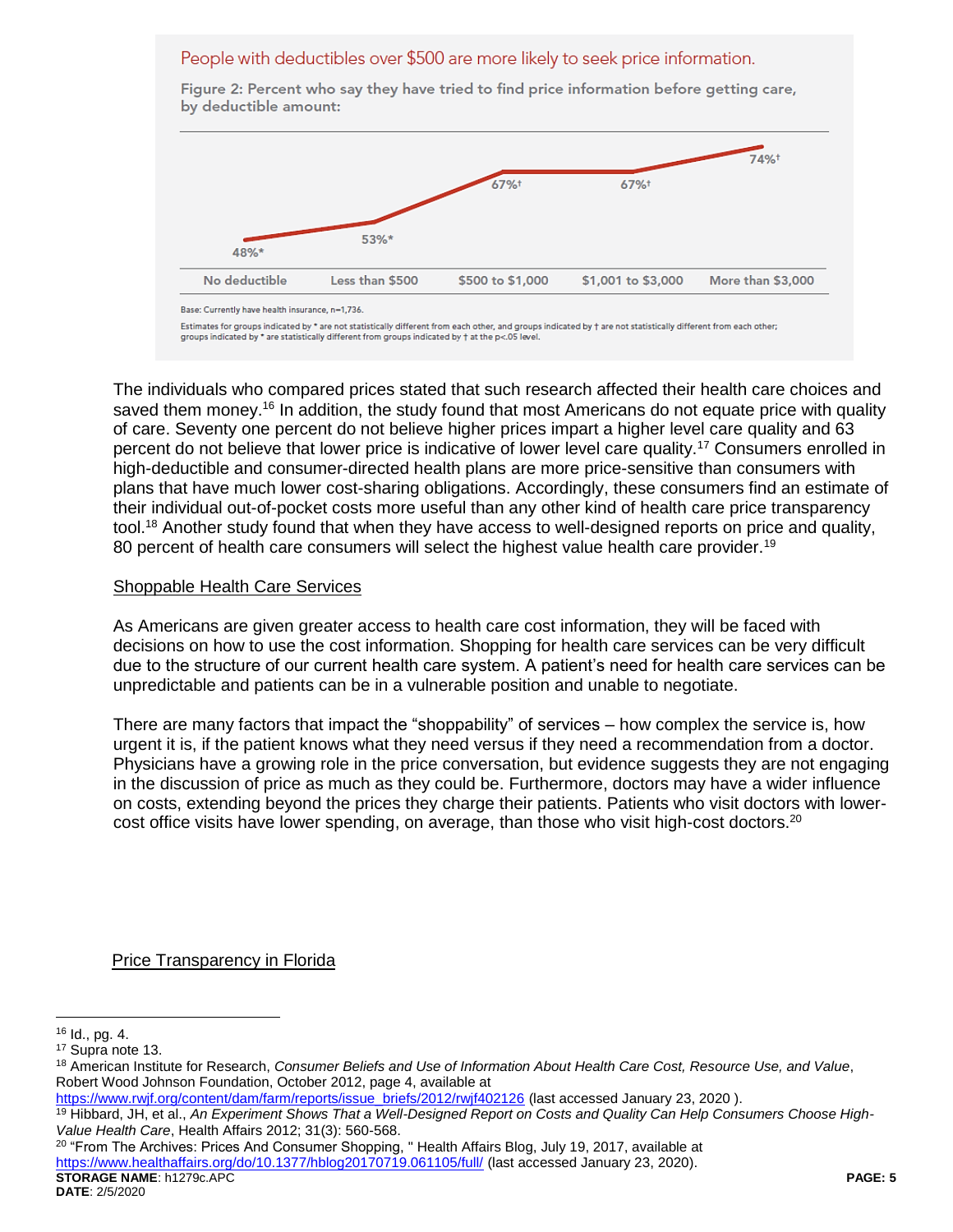## *Florida Center for Health Information and Transparency*

The Florida Center for Health Information and Transparency (the Florida Center), housed within the Agency for Health Care Administration (AHCA), provides a comprehensive health information system (information system) that includes the collection, compilation, coordination, analysis, indexing, dissemination, and utilization of health-related data.<sup>21</sup>

The Florida Center identifies existing health-related data and collects data for use in the information system, including information on health care costs and financing, trends in health care prices and costs, the sources of payment for health care services, and federal, state, and local expenditures for health care. 22

## *Florida Consumer Price Portal*

The Florida Center maintains [www.FloridaHealthFinder.gov,](http://www.floridahealthfinder.gov/) which was established by law in 2016<sup>23</sup>, to assist consumers in making informed health care decisions and lead to improvements in quality of care in Florida. The website provides a wide array of search and comparative tools to the public which allow easy access to information on hospitals, ambulatory surgery centers, emergency departments, hospice providers, physician volume, health plans, nursing homes, and prices for prescription drugs in Florida.

The cost information on the website is searchable, and based on descriptive bundles of commonly performed procedures and services. Consumers can view typical payments<sup>24</sup> for common medical procedures and diagnostic tests, with information presented at both statewide and local levels. In other words, a patient in Tampa can see recent prices paid for a chest x-ray at local facilities and a statewide average price. The consumer search tool is accessible at [https://pricing.floridahealthfinder.gov/#!](https://pricing.floridahealthfinder.gov/).

The website also provides tools to researchers and professionals allowing for specialized data queries, but requires users to have some knowledge of medical coding and terminology.<sup>25</sup> Some of the features and data available on the website include a multimedia encyclopedia and symptoms navigator, hospital and ambulatory surgery centers performance data, data on mortality, complication, and infection rates for hospitals, and a facility/provider locator.<sup>26</sup>

# *Patient Savings Act*

In 2019, the Legislature enacted the Patient Savings  $Act^{27}$ , which allows health insurers and health maintenance organizations (HMOs) to create a shared savings incentive program (Program) to encourage insured individuals to shop for high quality, lower cost health care services and share any savings realized as a result of the insured's choice. The Act authorizes implementation of these incentive programs for plan years beginning January 1, 2020.

Health insurers and HMOs that choose to offer a Program must develop a website outlining the range of shoppable health care services available to insureds. This website must provide patients with an inventory of participating health care providers and an accounting of the shared savings incentives available for each shoppable service. The Act provides a list of nonemergency services that qualify as "shoppable health care services". These include, but are not limited to:

 $\frac{26}{26}$  Id., pgs. 6-8.

**STORAGE NAME**: h1279c.APC **PAGE: 6 DATE**: 2/5/2020 <sup>27</sup> Ss. 627.6387, 627.6648, and 641.31076, F.S.

 $\overline{a}$ <sup>21</sup> S. 408.05(1), F.S.

<sup>22</sup> S. 408.05(2), F.S.

<sup>23</sup> Ch. 2016-234, L.O.F. See also S. 408.05(3), F.S.

<sup>24</sup> The website provides information on *payments* for services, and not facility *charges*. Very few patients or insurers actually pay the full charge for a service, so reporting of payments provides a more accurate estimate of costs that patients and/or their health plans can expect to incur.

<sup>25</sup> Agency for Health Care Administration, Florida Center for Health Information and Policy Analysis, *2017 Annual Report*, pgs. 4-8, available at

[https://fhfstore.blob.core.windows.net/documents/researchers/documents/2017%20FL%20Center%20Annual%20Report%20FINAL.PD](https://fhfstore.blob.core.windows.net/documents/researchers/documents/2017%20FL%20Center%20Annual%20Report%20FINAL.PDF) [F](https://fhfstore.blob.core.windows.net/documents/researchers/documents/2017%20FL%20Center%20Annual%20Report%20FINAL.PDF) (last accessed January 24, 2020).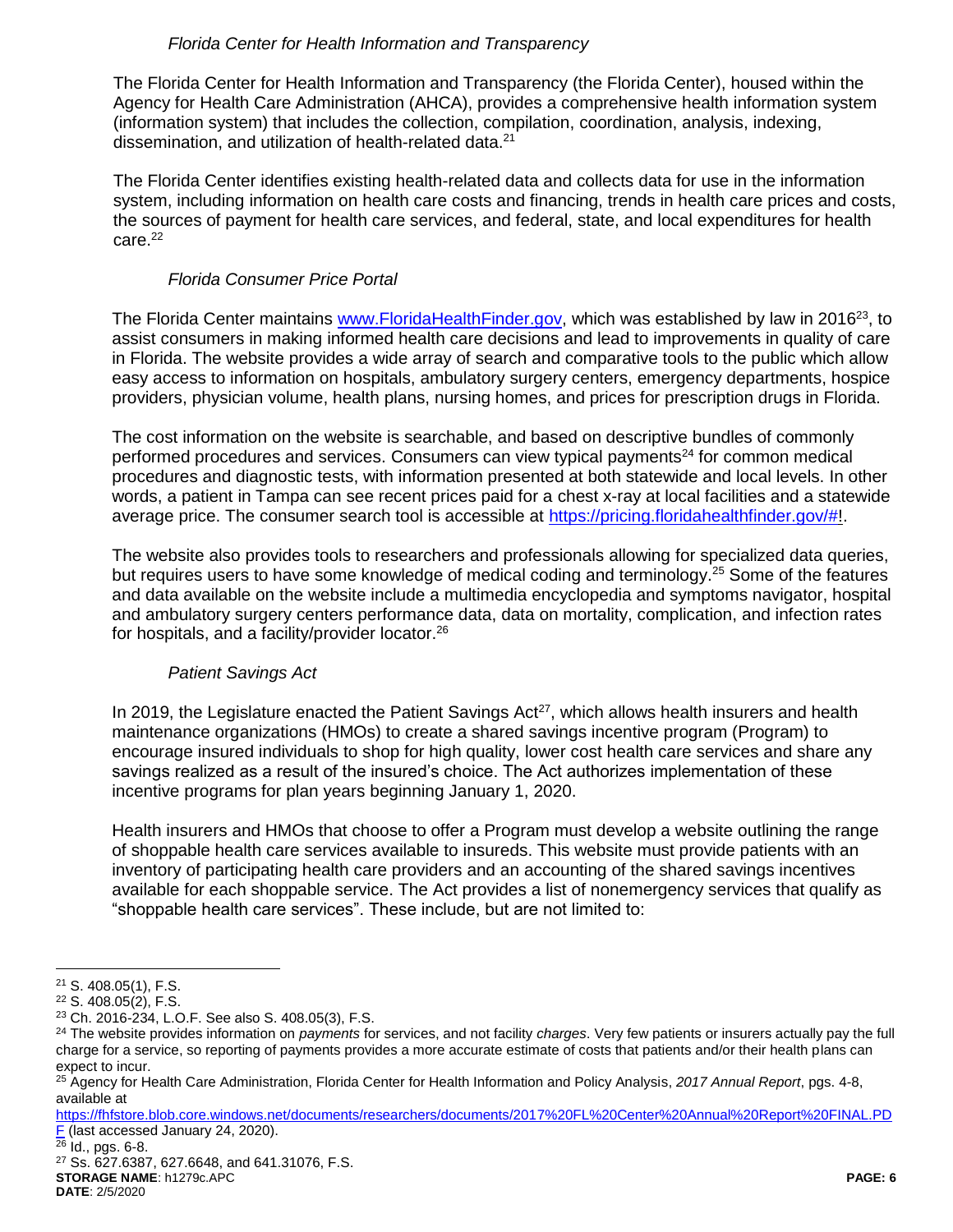- Clinical laboratory services.
- Infusion therapy.
- Inpatient and outpatient surgical procedures.
- Obstetrical and gynecological services.
- Outpatient nonsurgical diagnostic tests and procedures.
- Physical and occupational therapy services.
- Radiology and imaging services.
- Prescription drugs.
- Services provided through telehealth.

The Act defines a "shared savings incentive" as an optional financial incentive that may be paid to an insured for choosing certain shoppable health care services under a Program. When a patient obtains a shoppable health care service for less than the average price for the service, the bill requires the savings to be shared by the health insurer and the patient. A patient is entitled to a financial incentive that is no less than 25 percent of the savings that accrue to the insurer as a result of the patient's participation.

The bill provides a range of methods by which a Program may financially reward patients who save money by shopping for health care services. Patients may receive financial incentives in the form of premium reductions, or deposits into a flexible spending account, health savings account, or health reimbursement account.<sup>28</sup>

# **Effect of Proposed Changes**

HB 1279 requires the Florida Center to publish an annual report identifying health care services with the most significant price variation at statewide and regional levels. This report will be due on July 1 of each year.

The bill also amends the Patient Savings Act by increasing the range of services defined as "shoppable" for purposes of earning a shared savings incentive under a Program. In addition to the examples of specific services outlined in the Act, the bill extends the "shoppable" service designation to those services identified by the Florida Center's annual report as having the most significant price variation at statewide and regional levels.

Under current law, insurers and HMOs operating a Program may reward participants through deposits to health-related accounts or through premium reductions. The bill expands the range of rewards to include cash or cash-equivalent incentives.<sup>29</sup>

The bill provides an effective date of January 1, 2021.

# B. SECTION DIRECTORY:

- **Section 1:** Amends s. 408.05.012, F.S., relating to Florida Center for Health Information and Transparency.
- **Section 2:** Amends s. 627.6387, F.S., relating to shared savings incentive program.
- **Section 3:** Amends s. 627.6648, F.S., relating to shared savings incentive program.
- **Section 4:** Amends s. 641.31076, F.S., relating to shared savings incentive program.
- **Section 5:** Provides an effective date of January 1, 2021.

# **II. FISCAL ANALYSIS & ECONOMIC IMPACT STATEMENT**

 $\overline{a}$ <sup>28</sup> Id.

**STORAGE NAME**: h1279c.APC **PAGE: 7** <sup>29</sup> To the extent that a cash incentive paid to an insured increases that insureds total income, he or she will be responsible for incomerelated taxes that may be due on this additional income.